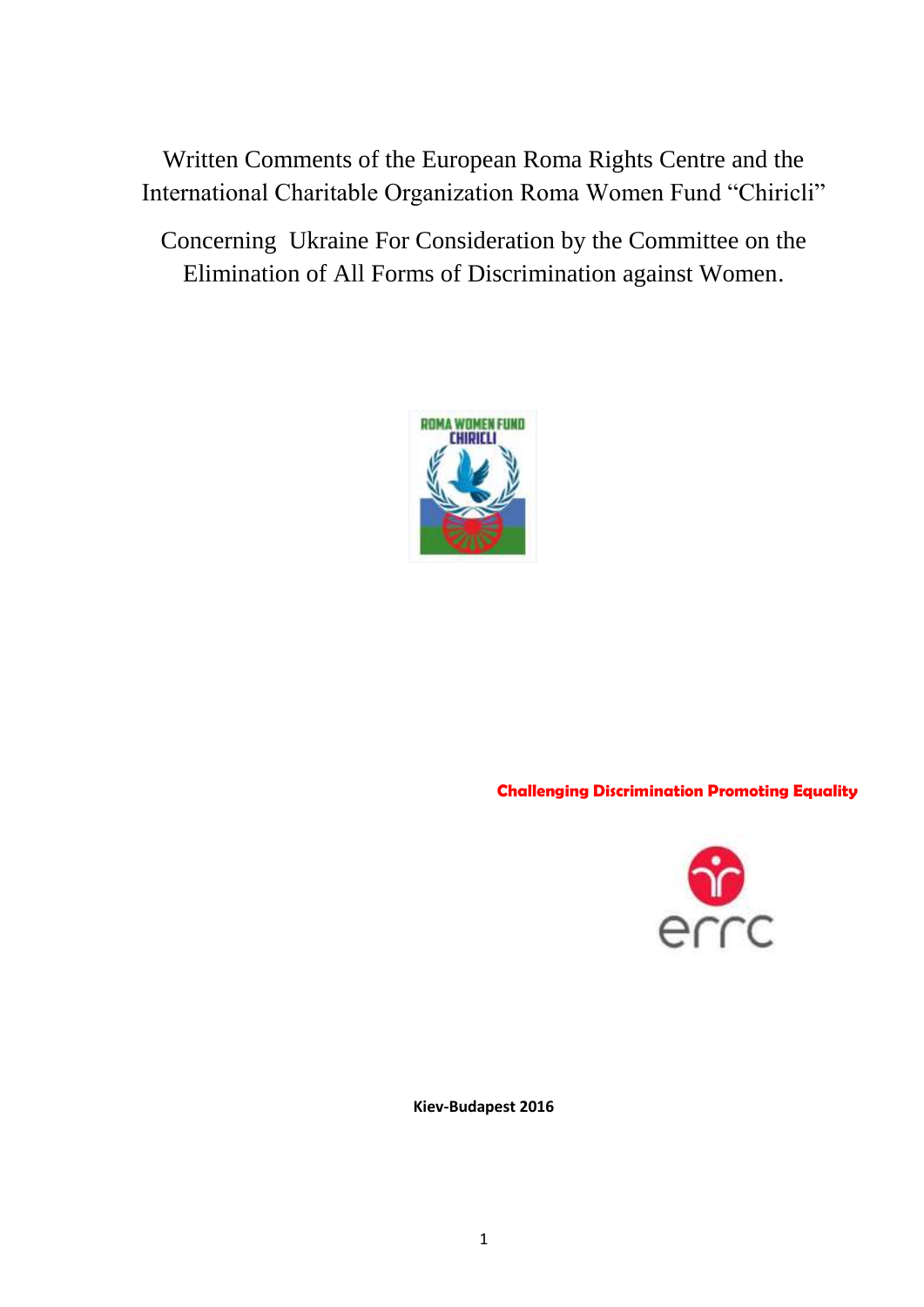# **Table of contents**

| I Overview                                    | 3 |
|-----------------------------------------------|---|
| II Lack of civil registration documents       | 4 |
| III Access to social and medical services     | 5 |
| IV Access to employment                       | 6 |
| V Access to education                         | 7 |
| VI The situation of Internally Displaced Roma | 8 |
| <b>VII Recommendations</b>                    | 8 |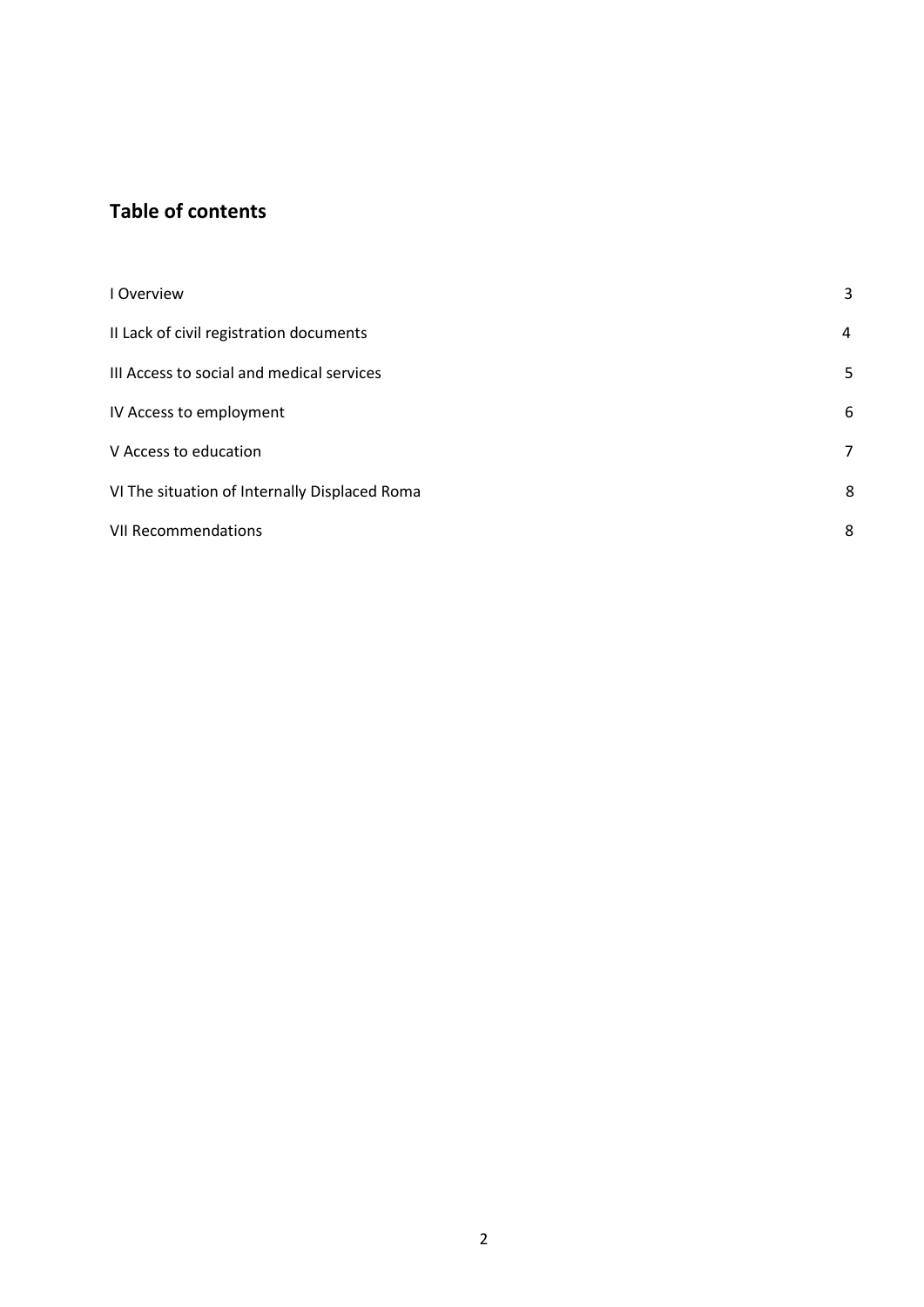#### **OVERVIEW**

**.** 

The European Roma Rights Centre (hereafter "ERRC") and International Charitable Organization Roma Women Fund "Chiricli" (Chiricli) hereby presents written comments on the situation of Romani women in Ukraine to the United Nations Committee on the Elimination of Discrimination Against Women (the Committee) for consideration in its review of Ukraine's compliance with the Convention on the Elimination of All Forms of Discrimination Against Women (the Convention).

The need for a specific alternative report on the problems experienced by Romani women in Ukraine stems from the lack of information concerning the situation of Romani women in the State report which covers the period 2010-2016.

According to the 2001 census in Ukraine, 47,917 persons declared themselves Roma. Unofficial sources estimate the number of Roma to be between 200,000 and 400,000 persons; approximately half of them are female. Roma live throughout the country, however, population density varies. Roma are concentrated mainly in the following regions: Transcarpathia, Odessa, Kharkiv, Cherkassy, Donetsk, Dnipropetrovsk and Zaporizhia.

This submission is based on Chiricli's research, conducted from April – June 2016 on the situation of Romani women in Ukraine. The research was carried out in several regions of Ukraine including Odessa, Kiev, Kharkov, Kirovohrad, Dontesk region and Transcarpathia. In total, 300 Romani women of different age groups were interviewed by trained Roma mediators. We want to thank the UN Women office in Ukraine for the opportunity to hold consultations with the Romani women and public discussion of the document prepared by us.

The research found that Romani women across Ukraine face multiple discrimination based on gender and ethnicity which push them on the margins of the society. Among many challenges Romani women are with lower education, higher school dropout rate and irregular school attendance comparing to non-Romani women in the country<sup>1</sup>. In certain cases the high number of people with incomplete secondary school education is related to early marriages<sup>2</sup>. However, it is important to note that Romani girls in pursuing their education face barriers such as poverty and lower expectations of community or family members regarding the education of the girls and in some cases prohibition of the girls to go to school. The Roma boys, on the other hand, normally finish secondary school and even get high education. High unemployment rates and poor employment opportunities deprive Romani women and girls of realistic opportunities for integration and full participation in society. Lack of personal documents hinders the possibility for many Romani women and/or girls to access education, health care, employment and other related services. This is particularly worrying because Romani women in Ukraine are at often subject to a multiple and/or intersectional discrimination. Discrimination against Roma is a recognized issue by the Ukrainian government. However, the Office of the Ukrainian Parliament Commissioner for Human Rights (UCHR), has registered low number of complaints for discrimination. Hate crimes against Roma have been reported and registered in the conflict affected areas.<sup>3</sup>

In 2013, the Government of Ukraine adopted a Strategy for the Protection and Integration of Roma National Minority into Ukrainian Society until 2020 (the Strategy)<sup>4</sup> and a National Action Plan (the NAP) on the Implementation of the Strategy<sup>5</sup> to address the situation of the Romani communities in the country.

 $3$  Situation Assessment report on Roma in Ukraine and the Impact of the Current Crises <http://www.osce.org/odihr/124494?download=true>

 $<sup>1</sup>$  Situation Assessment report on Roma in Ukraine and the Impact of the Current</sup> <http://www.osce.org/odihr/124494?download=true>

<sup>&</sup>lt;sup>2</sup> UNFPA research on early marriages <u>http://www.chirikli.com.ua/index.php/ua/biblioteka/item/45-dytiachyi-shliub</u>

<sup>&</sup>lt;sup>4</sup> Decree of the President of Ukraine, No 201 of 8 April 2013, available at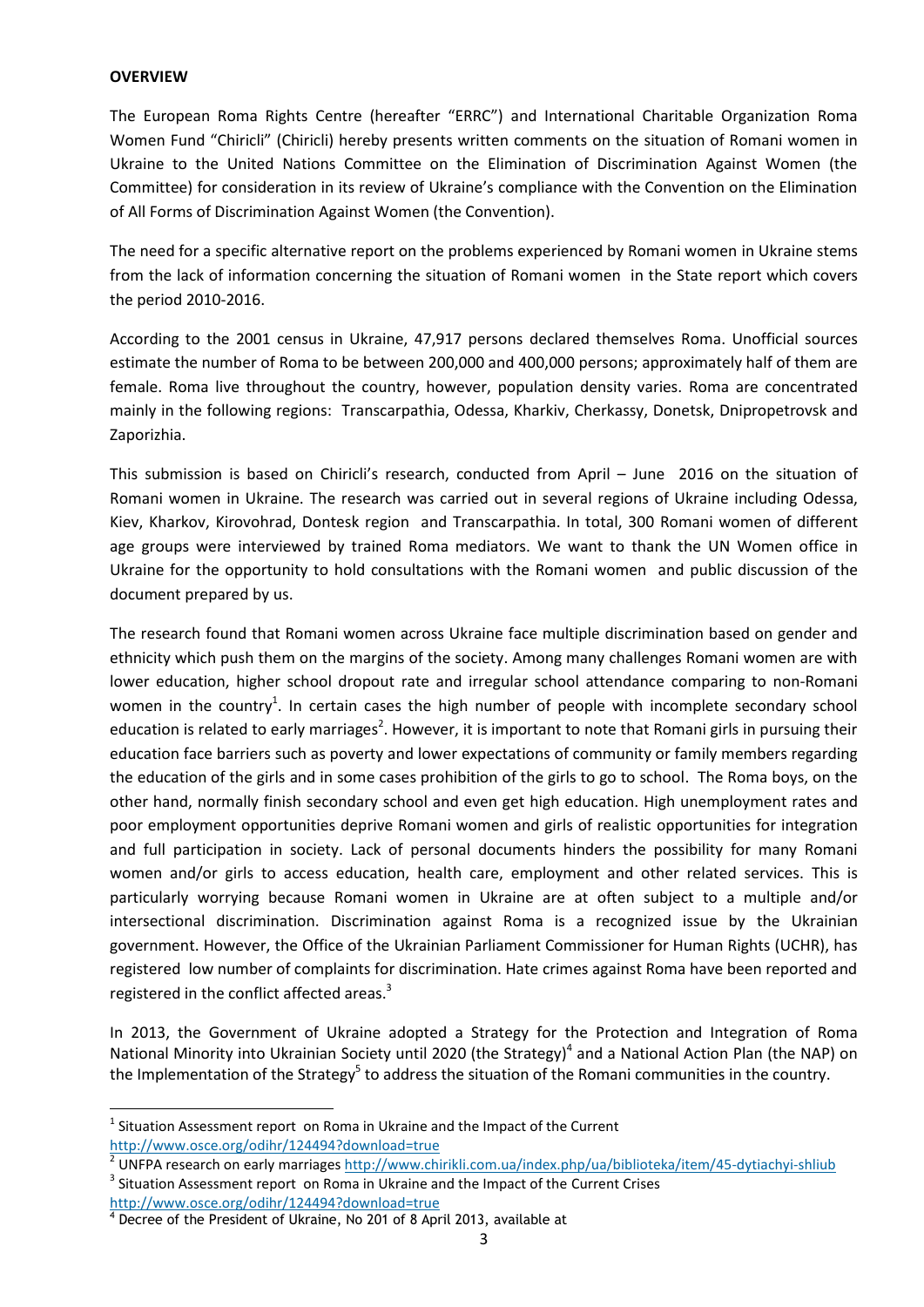In December 2013 the Cabinet of Ministers issued an order to the regional administrations to develop Regional Action Plans with indicators and budget lines. However, regional administrations are facing problems to elaborate actions plans since they lack reliable data about the number of Roma in their respective region, and they also lack knowledge and capacity to develop o indicators.

The protection of national minorities, the implementation of the principle of equal rights and nondiscrimination in Ukraine are guaranteed by the Constitution of Ukraine (Articles 11, 24, 26, 35, 37) and national legislation (Law of Ukraine "On National Minorities in Ukraine", "On Local Government in Ukraine"," On Legal Status of Foreigners", "On Provision of Equal Rights and Opportunities for Women and Men", "On Preventing and Combating Discrimination in Ukraine", "On Foundations of Social Protection of the Disabled in Ukraine", etc.).

On 28 September 2012 the Parliament passed the Law of Ukraine "On Prevention and Combating Discrimination in Ukraine" (with amendments made in accordance with the Law No.1263-VII as of 05/13/2014, BD, 2014, No. 27, Art. No. 915) $^6$ .

Nevertheless, the experts pointed out the imperfection of this law to combat discrimination and unequal treatment<sup>7</sup>. Although the law offers definitions of "direct discrimination" and "indirect discrimination"; there are no specific provisions against discrimination. At the same time, Ukrainian administrative and criminal law does not prescribe any liability, or specific types of responsibility for it<sup>8</sup>.

This submission intends to highlight key areas of human rights concerns for Romani women in Ukraine as related to the Convention. The ERRC and Chiricli hope that this report will support the Committee to formulate its Concluding Comments and Recommendations to the Ukrainian Government to ensure that the rights of Romani women are fully respected. Research undertaken by the ERRC and Chiricli provides consolidated information regarding key challenges of Romani women in Ukraine in their access to human rights. The analysis focuses on the following areas of concern:

- Lack of civil registration documents;
- Access to social and medical services;
- Employment.
- Education.

## **Lack of civil registration documents**

One of the main problems faced by the Romani women in Ukraine is the lack of passports, birth certificates and residence registration. This includes people who lived in Ukraine until 1990 and those who then moved from another Soviet Socialist Republic to Ukraine.

ERRC and Chiricli research in the recent years has identified lack of personal identification documents as a significant problem for Romani women in many parts of Ukraine. The ERRC has worked with communities in Odessa region since 2012, assisting Roma in application for personal documents. In three cities Odessa, Kirovograd and Uzhgorod between 30% (15% women) and 40% (10% women) of Roma reported that they lack at least one of the documents which are necessary in order to access a range of services. In Mukachevo (Transcarpathia region) only 1500 out of 10 000 Roma (15%) have passports.

The Romani women are facing the following obstacles, relating to the lack of identification documents (passports and birth certificates):

- Lengthy and difficult administrative process for document acquisition;

<sup>1</sup> http://www.president.gov.ua/ru/documents/15628.html.<br>
S News item about the approval of

<sup>&</sup>lt;sup>5</sup> News item about the approval of the National Action Plan available at http://www.kmu.gov.ua/control/ru/publish/article?art\_id=246670769. 6

<http://zakon4.rada.gov.ua/laws/show/5207-17> 7

<sup>&</sup>lt;sup>8</sup> See als[o http://helsinki.org.ua/index.php?id=1398048871](http://helsinki.org.ua/index.php?id=1398048871)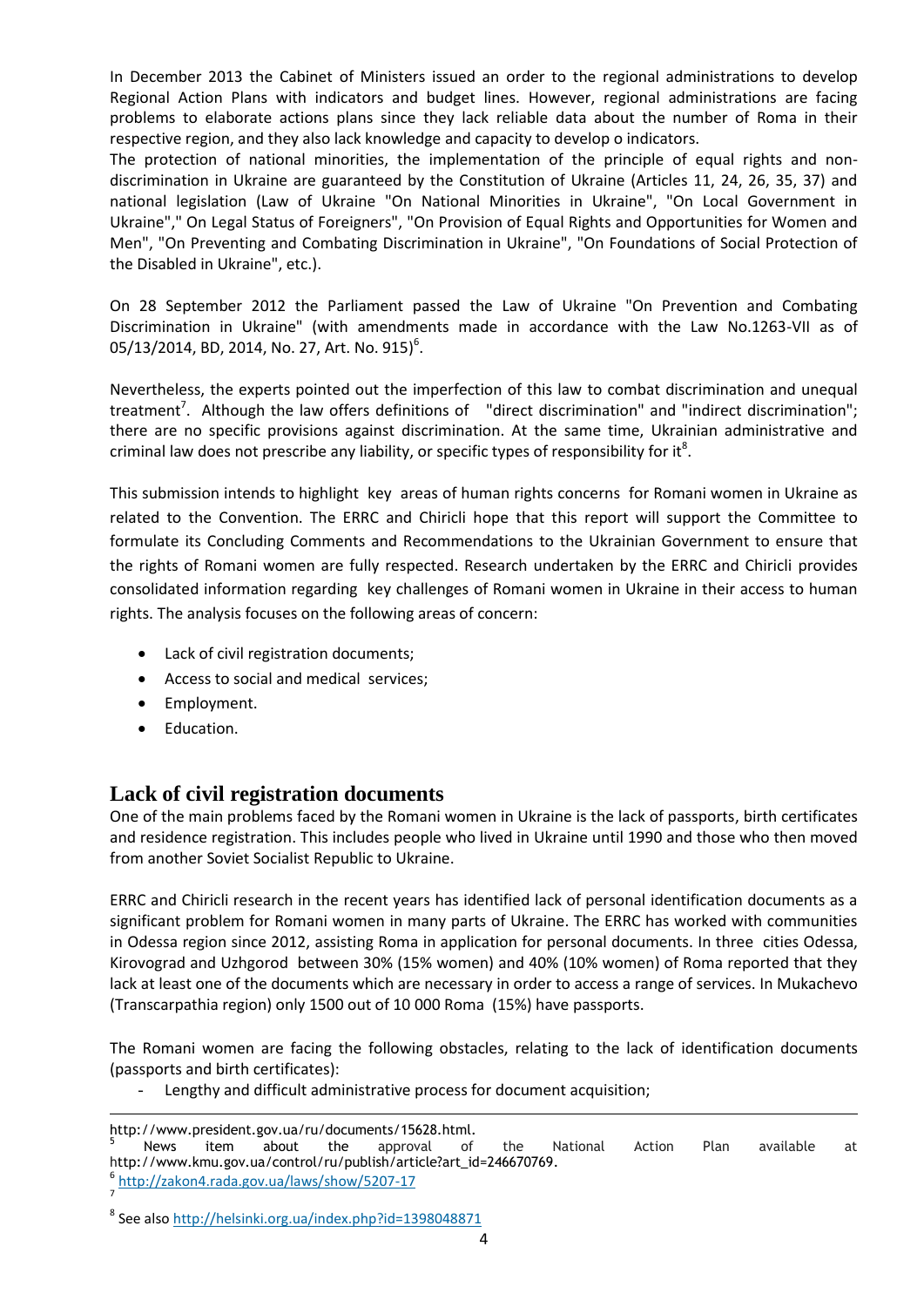- Many women have other, more urgent priorities such as household work or childcare;
- Lack of funds to pay for relevant documents and to pay a fine;
- Higher risk of police harassment and detention for lack of personal documents;
- The lack of birth certificates;
- No personal or family housing;
- Lack of the registration and the occupants registry of a house;
- Lack of education and understanding of the importance of having passport;
- lack of recognition of addresses for those living in a unformal settlements: ("tabors") ;

One of the serious problems that Romani women face while obtaining passports is registration at place of residence, which makes it impossible for Roma living in illegal settlements to obtain passports. However, according to official instruction for receiving passport, the lack of registration should never be a reason for refusal for issuing a passport. The Roma mediators<sup>9</sup> working in 12 regions of Ukraine informed "Chiricli" that they never had one single case when someone was issued a passport in the absence of residents' registration.

Obtaining of civil registration documents in Ukraine is regulated by the Family Code<sup>10</sup> of Ukraine, the Law of State Registration of Acts of Civil Status<sup>11</sup> which both say that the registration of birth certificate should be issued following the application by parents or in case when it is not possible, the registration of birth can be performed by the relatives or representatives of the medical institution where the baby was born. Otherwise the birth certificate can be obtained through the court procedure, three witnesses are necessary to confirm the identity of the person. Without support of NGOs in doing so, this process can be particularly complex and expensive, especially for Romani women with low or no incomes.

Lack of identification documents prevents anyone from exercising almost all social and economic rights (for employment, education, medical care, social assistance and pension). The absence of a child's birth certificate in practice deprives him or her of the right to education, which precludes his/her further socialization and social integration and makes it impossible to receive higher education and to find a job. Education is a key for the integration of Roma.

Women who have no documents cannot obtain birth certificates for their children and cannot receive child benefits, which is in some cases one of the main financial resources for women.

**Example**: In Transcarpathia region, a Romani woman who has 5 children, who were born in Ukraine, do not have documents and birth certificates for her children. She tried to obtain the document by herself, but that was not possible because she hadn't any financial means to pay the penalties. Her illiteracy further aggravated her understanding of the procedure.

### **Access to social and medical services**

The problem of access to health care is often caused by the lack of documents, identification and registration and the lack of funds to pay for medical services and purchase of medicines. The Ukrainian Constitution guarantees medical care free of charge<sup>12</sup>, but in reality it is almost impossible to obtain free medical services. In addition, there is mistrust of Roma in the official medical institutions and the fear of stigma and discrimination by health workers is common. The language barrier additional obstacle to access health services for those Romani women not speaking neither Ukrainian nor Russian. Such cases were mentioned by the Roma mediators from Zakarpattia and Odessa region.

**<sup>.</sup>**  $^9$  Roma social and health mediators in Ukraine http://www.chirikli.com.ua/index.php/ua/biblioteka/item/43-romskimedychni-poserednyky-v-ukraini-dosiahnennia-vyklyky-mozhlyvosti

<sup>&</sup>lt;sup>10</sup> Family Code of Ukraine<http://zakon4.rada.gov.ua/laws/show/2947-14>

<sup>&</sup>lt;sup>11</sup> Law on State Registration of Acts of Civil Status<http://zakon2.rada.gov.ua/laws/show/2398-17>

<sup>&</sup>lt;sup>12</sup> Constitution of Ukraine, note 2, Artcicle 49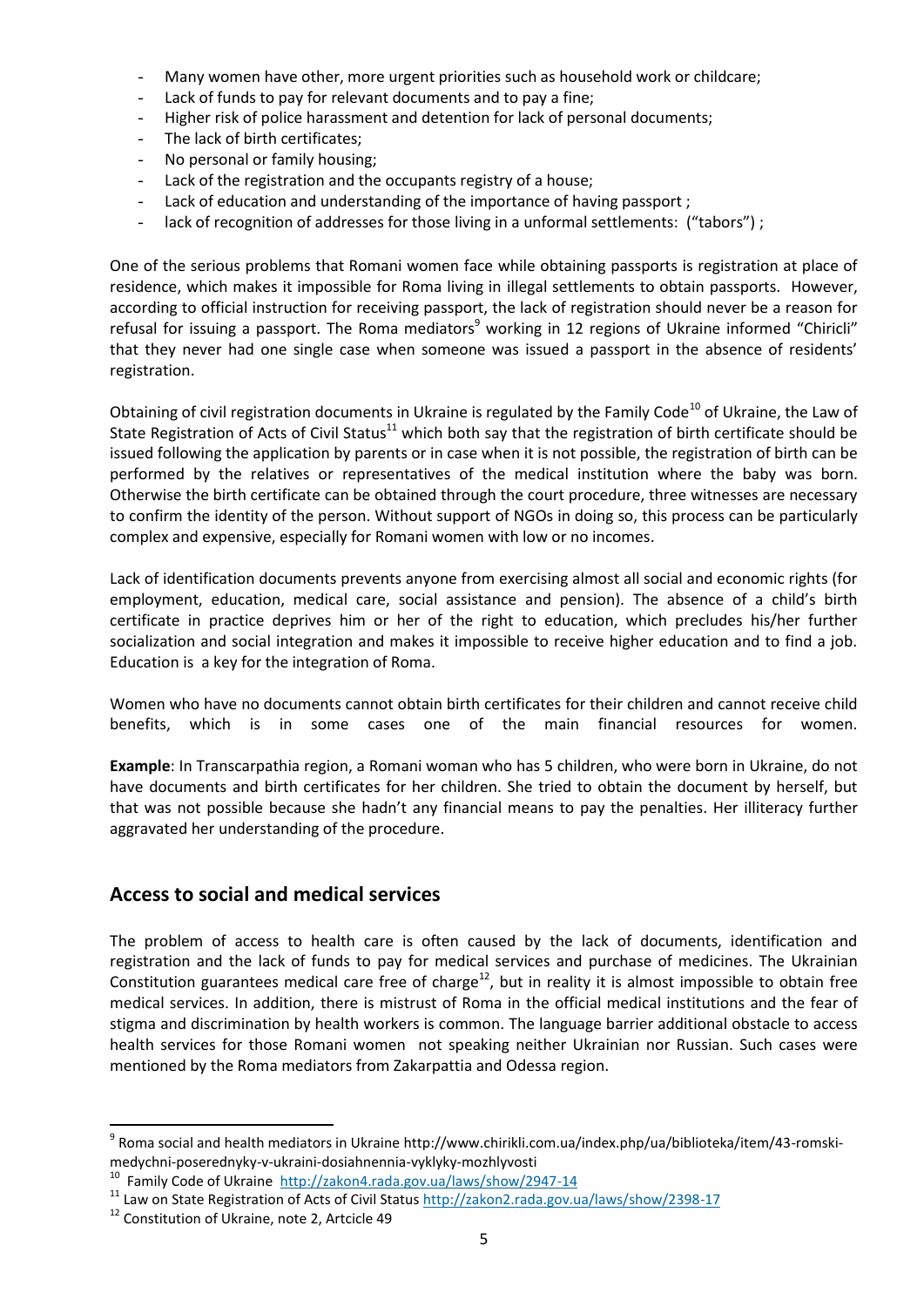Poverty related health conditions are common among the Ukrainian Roma population. These are often associated with poor nutrition, poor quality of drinking water and unacceptable living conditions. According to the assessment of the needs of Roma communities conducted by the Roma mediators and WHO office in Ukraine it was identified that children surveyed the prevalence of underweight (WAZ <-2 SD) is 9.4% (of these 3.2% are severely wasted), stunting (HAZ <-2 SD) was 33.9% (of these 17.7% are severely stunted) and wasting (WHZ <-2 SD) was 4.9% (of these 1.7% are severely wasted).

The situation of the women is aggravated by the fact that Roma women can traditionally only be treated by female doctors. In addition, the lack documents can become a serious obstacle for receiving treatment in maternity clinics. Hospitals can accept Romani women without documents, but in this case official registration of the birth of a child officially cannot be achieved $^{13}$ .

Brest cancer is a serious problem for Romani women in Ukraine. We had a number of focus groups in Roma communities and found out that most women who went through breast surgery, kept this secret even from their own families. It was found that breast cancer is a big taboo in the communities.

There are other issues found mostly in access of Roma to health care: discrimination and inadequate treatment by medical professionals, difficult socioeconomic position and financial situation compared to the majority population, physical isolation of Roma settlements and large distance from health facilities.

Discrimination against Roma by medical professionals also affects the access of Romani women to adequate health care. 40 out of 60 interviewed Romani women in Transcarpathia region for this submission said that they faced discrimination, inhuman and degrading treatment by doctors and other hospital staff, which in some cases culminated in denial of a health care treatment. For example, one interviewee recalled that in 2015 her 6-moths-old son had fever but was turned away from the local hospital because the doctor did not want to accept Roma. Romani woman in Transcarpathia region was not provided adequate medical services during delivering, because she is Roma and had not money, her child died unborn.

170 interviewed women noted that doctors treat Romani women differently than non-Roma, they often hear derogatory remarks about Roma in hospitals. They also mentioned that doctors refuse to visit Romani settlements claiming they fear from the Romani communities. As one Romani woman stated: "The doctors do not come to our settlement, in some cases even when we need urgent medical assistance".

Romani women victims of domestic violence rarely seek medical support after violent attacks, often because doctors refuse to provide medical assistance once they learn that the victim is Roma, stating that they do not want to interfere.

### **Example:**

In the children's department of Savelovskaya Central Hospital appealed for help young Roma woman who was posted with the child in the so-called "Roma Wards" where the conditions are much worse (the stench of sewage, inadequate sanitary conditions). The doctors place only citizens of Roma nationality to this wards. When the patient asked to transfer her child in any other wards, she was rudely denied.

### **Example 2:**

**.** 

Roma woman turned to the hospital because of the need for abortion. Before the operation the doctor asked the patient's nationality (ethnicity) and to learn that she Romney during operations acted in breach of protocol and some necessary manipulation were missed. There was no provision of medical services provided in full. In related comments nurse replied that "for gypsy it's more than enough."

 $13$  This information was gathered from the Roma health mediators, working in 12 regions of Ukraine.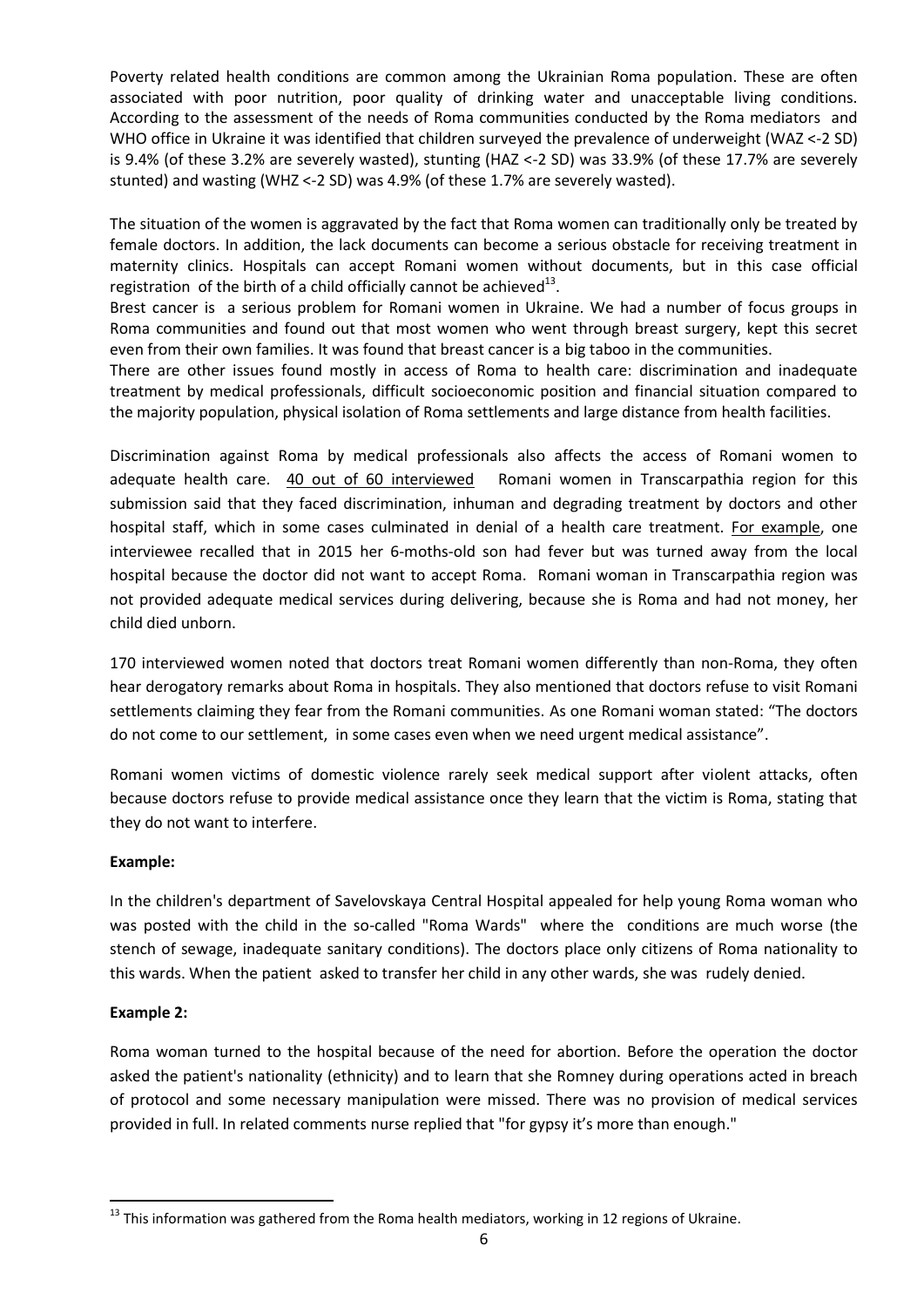# **Access to employment**

No official statistics exist on the current rate of unemployment of Roma, but according to the estimates of Roma NGOs, only 38 % of Roma are employed $14$ 

In 2013 Roma mediators coordinated by Chiricli started to monitor the situation regarding employment for Roma in 12 regions of Ukraine and preliminary results show that the majority of Roma are unemployed. Out of 1456 Romani individuals who participated in this monitoring, only 217 ( or 14.9%) had full-time employment. For many Roma only seasonal work or informal work is available<sup>15</sup>.

The Romani women are even more disadvantage position; they have little or no possibility for official employment because of the lack of adequate education, experience or documents. In addition to the discrimination based on ethnicity Romani women face gender-based discrimination by employers. For this reason, most of the Romani women are self-employed, earning their living by selling goods, collecting scrap metal, fortune-telling or begging.

Those Roma who do find work in public sector tend to conceal their ethnic origin for fear that they will be refused employment or promotion<sup>16</sup>.

Currently, there are no government programmes in Ukraine aimed at improving the employability and marketable skills of Roma and Romani women or at strengthening incentives to seek employment, as recommended by CEDAW, OSCE Action Plan and CoE.

### **Example:**

1

A Roma woman is registered at the employment center. The workers, i.e. social inspectors issued direction for woman to work in a "Regional Center" as a nurse, but unfortunately she was refused to take the job. The formal reason for the refusal was referring to the fact that this position is already occupied, and the real reason for the refusal was that the ethnicity of the person. After 3 days the director of this institution hired a non-Roma woman.

## **Access to education**

According to the UN Committee on Economic, Social and Cultural Rights (UN CESCR), Roma children continue to experience segregation in education, as well as ethnic bullying when they attend mixed schools. Reports suggest that rates of illiteracy among Roma are persistently high. Few Roma attend preschool, and the proportion of Roma that completes secondary education appears to be significantly lower than that of the overall population.

Although education is free in accordance with the Law on Education $^{17}$ , many schools require an unofficial monthly contribution from parents to cover running costs; for poorer Romani parents this monthly contribution is unaffordable. Some settlements are situated far from schools; children have to walk about 30-40 min., in some cases. For instance, in Kyivska oblast children have to walk from one village to another every day. Romani students who attempt to enrol in integrated schools are often refused without clear reason and it is evident that these schools limit the number of Romani students that they accept.

The issues of school segregation and discrimination have been emphasized by most of interviewed women; the education for Romani girls was reported as a specific issue. Also there is an issue with the pre-school

<sup>&</sup>lt;sup>14</sup> ECRI Report on Ukraine, op. cit., note 18, p. 37, para 144. UN CESCR Concluding Observations 2014, op. cit., note 96, p. 5, para 12. According to unofficial statistics, the number of Roma in Ukraine is estimated to be between 120,000 and 400,000. See op. cit., note 17

<sup>&</sup>lt;sup>15</sup> Publication of Roma Mediators work [http://www.chirikli.com.ua/index.php/ua/biblioteka/item/43-romski](http://www.chirikli.com.ua/index.php/ua/biblioteka/item/43-romski-medychni-poserednyky-v-ukraini-dosiahnennia-vyklyky-mozhlyvosti)[medychni-poserednyky-v-ukraini-dosiahnennia-vyklyky-mozhlyvosti](http://www.chirikli.com.ua/index.php/ua/biblioteka/item/43-romski-medychni-poserednyky-v-ukraini-dosiahnennia-vyklyky-mozhlyvosti)

 $\frac{16}{16}$  ECRI Report on Ukraine, op. cit., note 18, p. 37, para 145.

<sup>&</sup>lt;sup>17</sup> The Law on Education, available at:<http://zakon0.rada.gov.ua/laws/show/1060-12>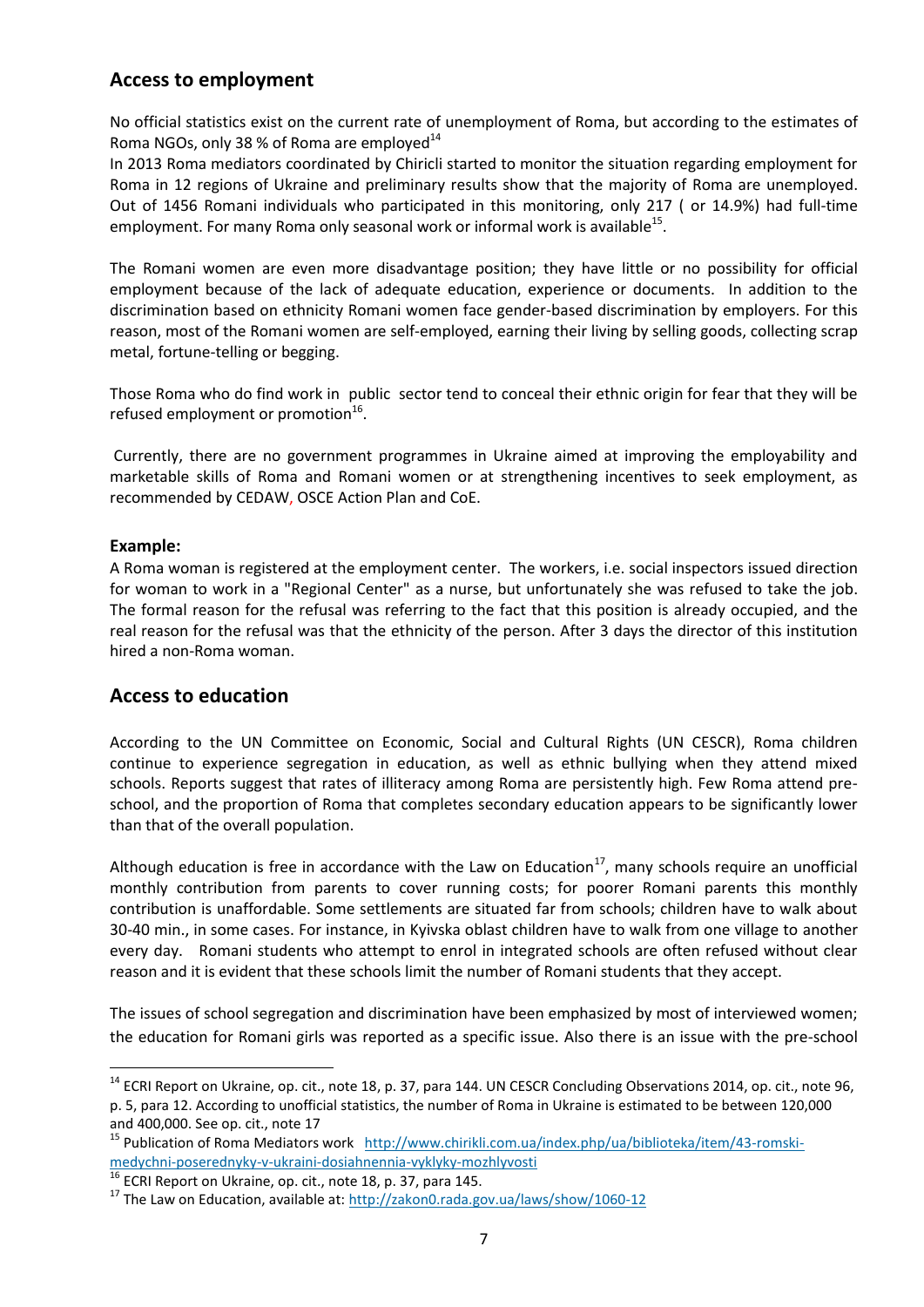education for Romani children, especially young girls, because of the economic issues in the families. According to interviews conducted in Kiev region, Uzhgorod and Kirovograd the 20 interviewed families out of 32 preferred to give pre-school education up to high education to girls than boys.

School dropouts are considerable high in secondary school, in particular among Romani girls. In primary school (age 6-10), 73% of the Romani boys and 75% of Romai girls attend school<sup>18</sup>. In secondary school Romani students (age 11-15), the proportion of the early school leaving increase and the gender gap widens –only 65% of boys and 59% of girls attend school. One of the factors responsible for the dropouts and the gender gap are discrimination at school, school segregation and practices such as early marriages. Romani girls in traditional communities are expected to marry earlier comparing to boys.

The research showed that out of 300 interviewed women 240 have incomplete secondary education and in 90 cases it was related to early marriages. In the case of the 570 men, 342 men had incomplete secondary education In comparison to the 2001 official census<sup>19</sup> we estimate that in all regions of Ukraine there are about 154 illiterate women and 50 illiterate men per 1000 of Ukrainian population.

Young Romani mothers are in particular worsened position due to various factors such as age, lower education, institutional discrimination, lack of provision of protection by the state of their rights as minors

### **Example:**

Three children of Roma woman were not included in the group after school day, arguing the lack of places in the group and a great burden on teacher. Moreover, only Roma children were denied as «unnecessary" children in the group. It is the large Roma family (8 children) that lives in a studio apartment, where there are no conditions to prepare homework for children. The mother and father of the children are at work until 17.00-18.00 pm. and are not able to provide other care than day care at school.

## **The situation of Internally Displaced Roma**

The subsequent conflict in the East of Ukraine, gave rise to serious concerns about human rights violations. Displacement of Roma communities as internally displaced persons (IDPs) has increased dramatically since the beginning of June 2014.

The monitoring results show that, while Roma are generally in a vulnerable position even in times of stability, in times of crisis they are exceedingly vulnerable. Romani women are particularly vulnerable among the displaced, especially when they are pregnant or have to take care of their children. According to the monitoring results, about 9000 Roma people had to leave their houses in the East of Ukraine since the crisis started. With the arrival of internally displaced Roma from the Eastern regions to other regions of Ukraine the negative attitude towards Roma intensified. About 55.6% displaced Roma interviewed by "Chiricli" were not registered as IDPs fearing consequences, such as confiscation of their property by the police or other authorities. Some fear detention and mistreatment for no reason and lack of necessary documentation such as passports and residents' registration in the ATO area. Non-registered IDPs could not receive social assistance, child benefits or pension from the state and experienced difficulties in reregistration of their documents.

That is why the assistance to Roma IDPs in Ukraine has mostly been from Roma civil society organizations and private donors. In this context it is important to ensure the ability of displaced Roma to access

 $\overline{a}$ 

<sup>&</sup>lt;sup>18</sup> WHO Ukraine office statistic.

<sup>19</sup> <http://2001.ukrcensus.gov.ua/rus/results/general/education/>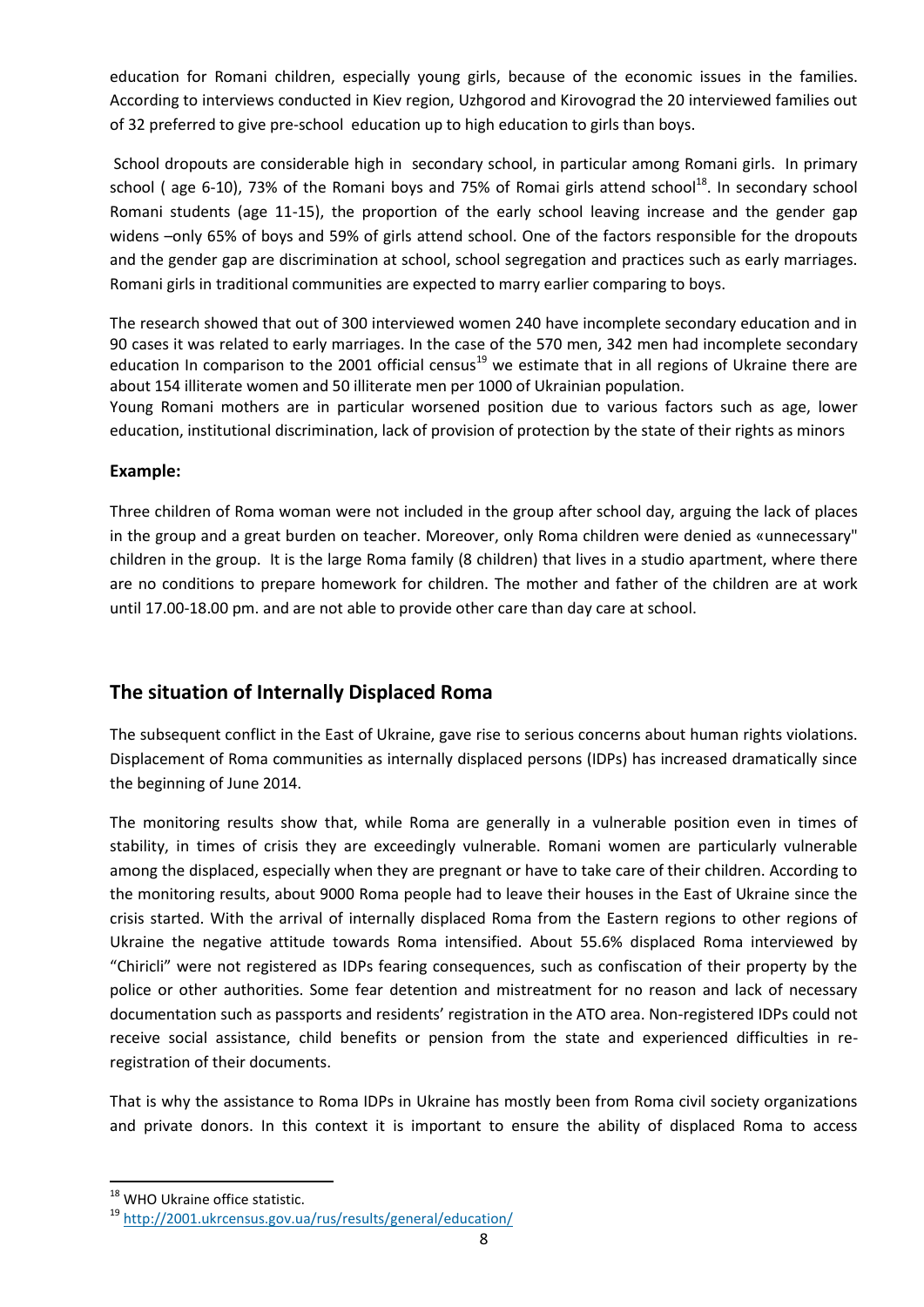adequate accommodation, social and medical assistance. The situation requires concentration of resources and coordination between government institutions, international organizations and NGOs.

### **RECOMMENDATIONS**

The ERRC and Chiricli urge the Committee to recommend to the Ukrainian government the following measures as necessary to be implemented in the shortest time possible in order to redress the worrying situation of Romani women in Ukraine:

To ensure protection from discrimination for Romani women in maternity wards and medical establishments;

To ensure access to free medical services for vulnerable individuals, in particular disadvantaged Romani women;

To ensure provision/ support for acquiring of identity documents, including birth certificates for vulnerable Romani women;

To establish accessible mechanism for reporting discrimination based on ethnicity and gender;

To ensure equal access to quality education for Roma children, in particular Romani girls;

To take preventive measures for school dropouts among Roma pupils, in particular Romani girls;

To develop and implement measures to improve literacy among the adult Roma population, reduce dropout rates among students of Roma children;

To establish women's groups to improve self-awareness and empower young Roma women, who face many forms of discrimination. In addition, to provide young Roma women practical assistance with employment, education;

To develop special employment programs for Romani women;

To improve housing conditions and infrastructure in Roma settlements;

To provide support for Roma women victims of domestic violence;

To collect comprehensive gender disaggregated official data on the number of Roma in Ukraine as well as on their socio-economic situation in cooperation with Roma NGOs if necessary;

To review and amend the NAP and regional Action Plans in close consultation with Roma civil society and in line with the international standards (with clear measures, results and indicators);

To conduct regional thematic visits on education, employment, housing and health, civil registration documents and, in particular, passports and birth certificates, Romani women's and youth issues;

To institutionalize the Roma health and social mediators;

To provide proper information to IDPs, including Roma displaced persons, about the procedure for obtaining a certificate of registration as an IDP and its practical value;